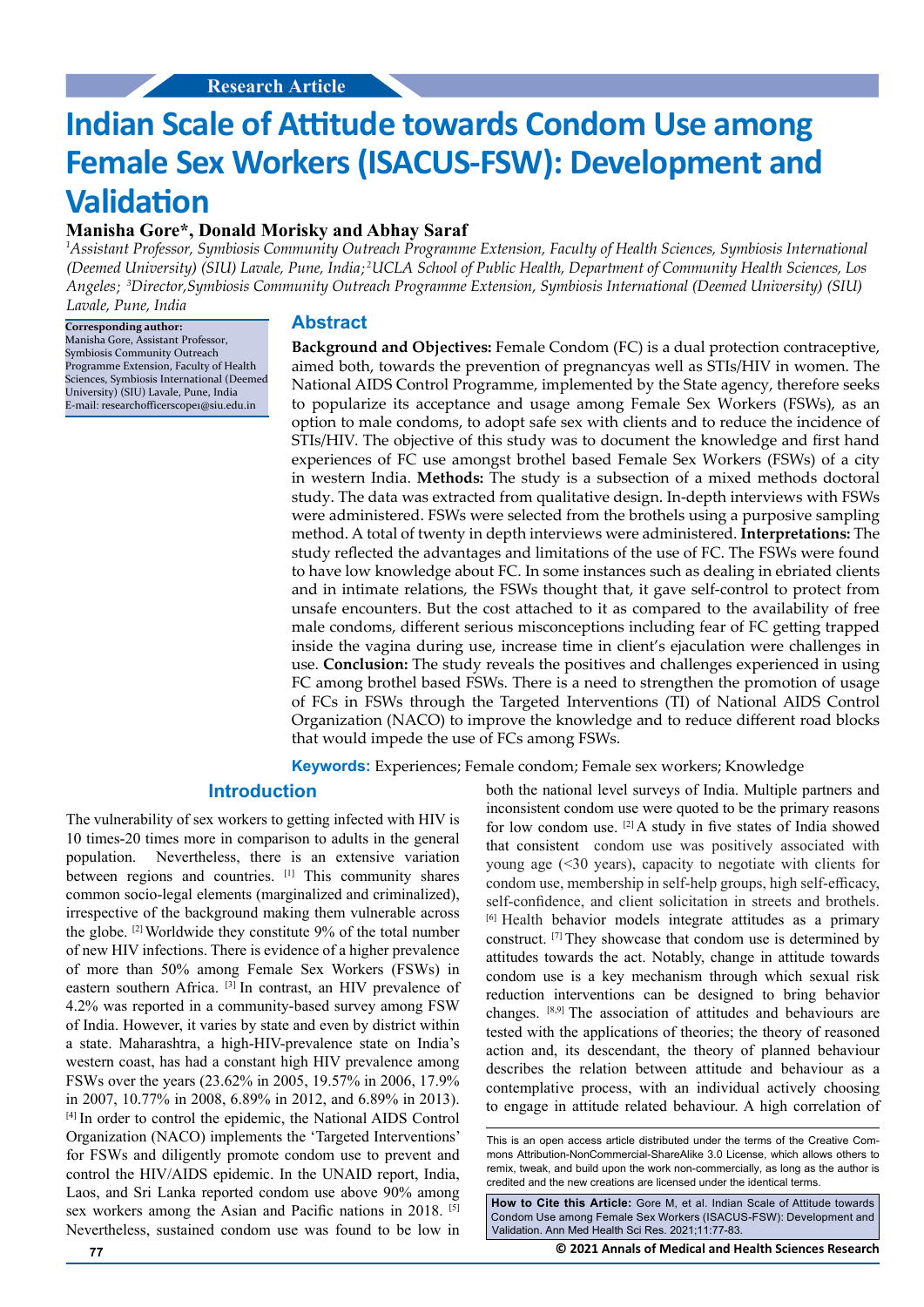attitudes and subjective norms to behavioural intention, and subsequently to behaviour, has been confirmed by studies. [10] Further, in context to condom use it corroborates that individuals are more likely to use them when a) They perceive the threat of the disease HIV/AIDS, b) There is a high self-efficacy to use condoms; c) They are equipped with knowledge that it is an effective means of prevention of HIV/AIDS, and d) They have positive attitudes towards condom use. [11] There are studies that have explored the association; Ugandan FSWs identification with the profession and positive attitude towards condom use was associated with condom use. [12] In contrast, Chinese FSWs held negative attitudes in terms of misconceptions related to the clients' physique and health status that resulted in low condom use. Further, fear of getting an infection from clients through unprotected sex and self-efficacy acted as the significant predictors towards insistence of condom use in FSWs of South Korea Philippines and Thailand. [13-15] In the Philippines, baseline research assessed knowledge and attitudes of FSWs preceding development of an HIV prevention intervention. One of the findings reflected a strong correlation of condom use with the presence of a Sexually Transmitted Infection (STI) and attitudes towards it. As a matter of fact, there is a dearth of research in this area with respect to FSWs of India. Understanding FSWs attitudes in terms of self-efficacy to negotiate condoms with clients, their perceptions about condom use and beliefs about clients' attitudes towards condom use would aid in building correct interventions to increase condom use among FSWs with clients. To address the gap, a doctorate study in the western part of India looked at attitudes among FSWs and developed a culture-specific scale. The present study highlights the method of development of a scale, its reliability and validity and the findings of the research.

# **Rationale for development of a scale**

Empirical research is dependent on rigorous methods that necessitate effective assessment with a valid and reliable tool. Building one is a complex process. [16]In search of an appropriate scale to measure attitudes of the brothel-based FSWs, literature review directed to scales that was administered on diverse populations including FSWs. However, a generalization of a single tool across varied populace is not possible always, that too when it is a very peculiar community like FSWs, which formed the basis for development of a "cultural equivalent"  $\text{tol}$   $[17]$ 

# **Materials and Methods**

The study used a mixed-methods design comprising quantitative and qualitative methods to understand the holistic context of condom use/non-use among brothel-based FSWs. Pune a metropolitan city in a state of Maharashtra has a red light area in the middle of the city, that is surrounded by many commercial localities, large numbers of electronic shops, and sizable brothels (333) with a population of around 2500 FSWs.[18]The inclusion criteria included adult FSWs (above 18 years of age) and who were residents of the brothels for the past six months. Minors and newly entered in the area were excluded. The sample size was calculated using one of the approaches used for this population.An n=80 was achieved for the quantitative study. The respondents were selected with two-stage sampling.

Selection of clusters (brothels) using a systematic random sampling method.

Selection of respondents with convenience sampling (The population under study is hard to reach and prefer to remain clandestine).The study's requirement of seeking personal information related to sex work led to the option of convenience.

An approvalwas taken from SavitribaiPhule Pune University's ethics committee prior to data collection. Written informed consent (signature/thumb impression) was obtained from FSWs with an ability to read and write whereas consent withawitness; mostlybycolleague FSW/brothel manager/peer educator was taken fromtherespondents who were not able to read and write.A semi-structured interview schedule was used for quantitative data collection which included questions on socio-demographic profile, details about sex work, assessment about knowledge about condom use, the scale to measure attitudes and the pattern of condom use/non-use and effect on health in terms of reported symptoms of STIs.

# **Development of the scale**

Likert scale was found to be appropriate for the purpose considering its applicability in measuring attitudes. [19]

**Phase I: Item selection:**FSWs' attitude towards condom use was operationally defined as 'psychological evaluation of condom use act as favourable or unfavourableand psyche to act (condom use act).  $[20-21]$ 

A pool of items was derived by two approaches

Review of validated scales used to measure attitudes towards condoms. This method helped in identification of existing validated scales to measure attitudes among FSWs and other populations. From the scales context specific items applicable to brothel based FSWs were selected.

Communication with FSWs.Prior to the tool development, discussions with the FSWs was done. From the conversations,items in context to beliefs/opinions/feelings on current practices of condom use, self-efficacy to negotiate condom use,apprehension/fear and perceptions towards condom use emerged.

A pool of 51 items was identified in the primary stage.

## **Rating of the items**

Two psychologists' rated the items on variables of clarity, potency and language for ease of understanding in measuring the attitudes as per the operational definition. Out of the 51 items 27 items were redundant and finally,24 items remained.

**Phase II: Finalizing the scale:** The finalized items were succinct and in first-person for ease of relatability, since the FSWs were conversant in Hindi language items were translated to Hindi language and back translated. Likert scale scores on five points strongly agree to strongly disagree. To maintain symmetrical balance the subscales were worded 50% positive and negative respectively. To obtain a **single** score reflecting the intensity in a single direction that is, a high score to reflect a positive attitude and a low to indicate a negative attitude. Positive statements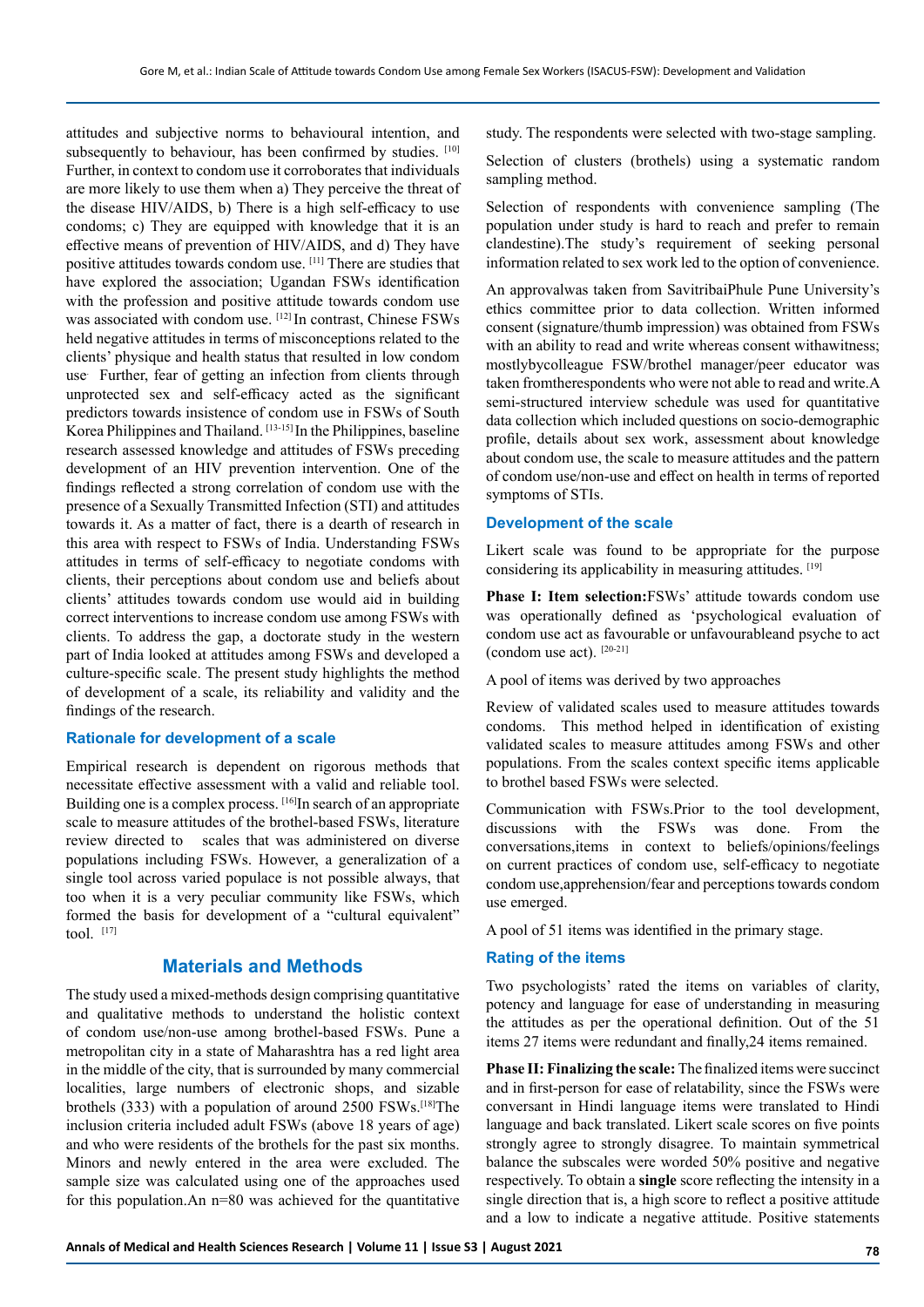with strongly agree response was rated as five in comparison to strongly disagree with minimum score of one. And negative statements strongly agree was given a minimum score of one and strongly disagree was given a maximum score of five. They were not reversed during analysis.

First pilot: The pretesting revealed that the respondents were unable to differentiate the responses on the five point scale. To solve the issue, a few respondents' put forth the concept of using pictures to denote the responses on the scale. Two sets of pictures were designed, one set of coloured wheels and another with currency of Indian rupees.

## **Coloured wheel pictures**

- A full green-colour wheel depicted-strongly agree response
- A full red-colour wheel depicted-strongly disagree response
- Three green parts of the wheel with one red part-agree response
- Three red parts of the wheel with one green part-disagree response
- No colour on the wheel-Neutral response

# **Currency of Indian rupee**

- A picture of Rs 100=Strongly agree response,
- A picture of Rs 75=Agree,
- A picture of Rs 50=Strongly disagree and
- A picture of Rs 25=For disagree and
- No money denotation for neutral response.

**Second pilot:** The draft scalewaspretestedthesecond time with pictures on a sample of 20 FSWs who volunteered for participation. FSWs comprehended the pictures of coloured wheels better than the currency images, which were finalized. The scale was administered, reading the statements and showing picturestocollect responses. Invariably, all participants successfully answered the scale items by looking at the pictures. The small pilot sample size of 20 limited the calculation of the reliability at this phase [Table 1]. [22]

## **Analysis of the scale responses**

After data collection the items were subjected to reliability analysis to measure the internal consistency. Cronbach alpha was computed using statistical package for social science version 20. An alpha of 0.81 was achieved for 18 statements. Six items were deleted as it had a poor inter-item correlation.

Each respondent's summated score was calculated on individual items thus scores in the range of

- 1. 70-100as positive
- 2. 40-70 as neutral

| sl.no          | Variable                                                 | <b>Items</b>                                                                                                                                   | <b>Source of Items</b> |
|----------------|----------------------------------------------------------|------------------------------------------------------------------------------------------------------------------------------------------------|------------------------|
|                |                                                          | I feel, I can comfortable use condom with all my clients                                                                                       | <b>NIMH</b>            |
| 2              |                                                          | I feel, I can make un willing clients, willing to use condoms.                                                                                 | <b>NIMH</b>            |
| 3              |                                                          | I feel, it is uncomfortable to negotiate condom use with client in open (road/<br>market place)                                                | Developed              |
| 4              | Self-efficacy to negotiate<br>condom use                 | If I refuse to have sex without condom then brothel owner or client may harm me.                                                               | Developed              |
| 5              |                                                          | I think if I insist on condom use then I will lose my clients and it will significantly<br>affect my earning but still my health is a priority | Developed              |
| 6              |                                                          | I feel I can confidently talk about condom use with my clients                                                                                 | <b>NIMH</b>            |
| 7              |                                                          | I should also use condom with my regular partner                                                                                               | Developed              |
| 8              |                                                          | I feel, I can easily say no to sex if any client refuses to use condom (even if he<br>offers extra money for sex without condom)               | <b>NIMH</b>            |
| 1              |                                                          | I need not use condoms with clients in good physical health as they cannot have<br><b>HIV/AIDS</b>                                             | Developed              |
| $\overline{2}$ |                                                          | I think condoms are not needed during anal and oral sex                                                                                        | Developed              |
| 3              |                                                          | Once tested negative for HIV means I needn't use condom anymore                                                                                | Developed              |
| 4              |                                                          | I can get infected with HIV/AIDS even if I am consistent in condom use                                                                         | Developed              |
| 5              |                                                          | I think that most of the clients are often in hurry and don't have time for condoms                                                            | Developed              |
| 6              | Perceptions about condom                                 | Condoms are not required with other contraception method                                                                                       | <b>UCLA</b>            |
| 7              | use                                                      | Sometimes I don't use condoms with clients because I don't have it                                                                             | Philippines            |
| 8              |                                                          | Condoms can tear and slip during sexual intercourse                                                                                            | Nigeria/NIMH           |
| 9              |                                                          | I should also use condom with my regular partner                                                                                               | Developed              |
| 10             |                                                          | Condoms are used only to prevent pregnancy, it has other uses also                                                                             | <b>UCLA</b>            |
| 11             |                                                          | Female sex worker with positive results should always use condom                                                                               | Original               |
| 12             |                                                          | Under influence of alcohol or drug a client's risk taking behaviour increases                                                                  | Original               |
| 1              | Beliefs about client's<br>attitude towards condom<br>use | I think clients do not feel embarrassed to use condom                                                                                          | UCLA/Nigeria/CES       |
| 2              |                                                          | Some clients feel that condom make sex less pleasurable hence they don't want<br>to use it                                                     | Nigeria/CES            |
| 3              |                                                          | Now a days, clients are aware enough to use condoms                                                                                            | Original               |
| 4              |                                                          | I think that if I use condom with my regular partner/lover or husband he may<br>doubt my health or character                                   | Original               |

condom use among FSWs of Philippines; Developing a scale for measuring the barriers to condom use in Nigeria; Condom embarrassment scale.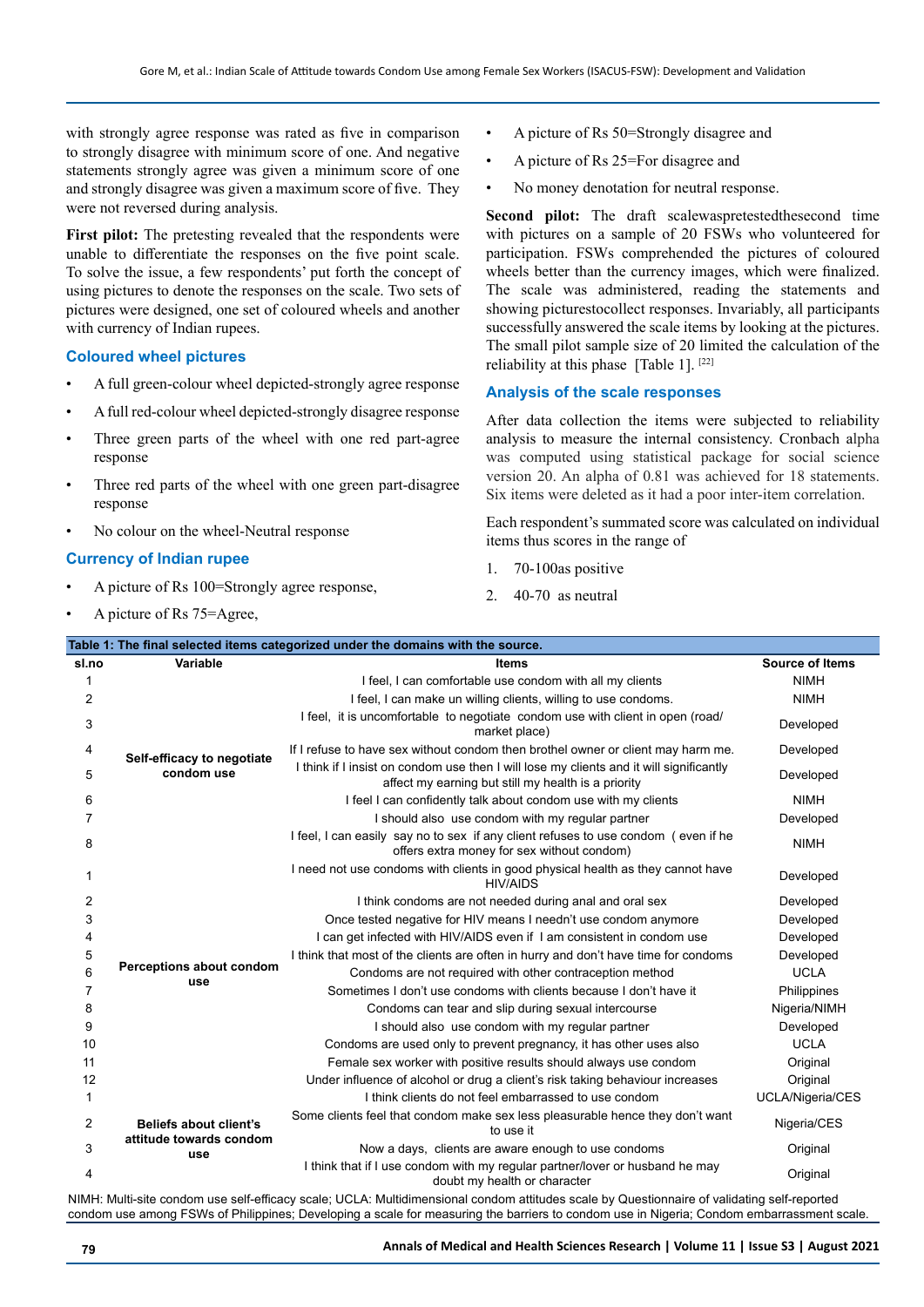#### 3. 10-40 as negative

Cross tabulations with application of the chi-square tests, fishers' tests were used to determine the associations between demographic and sex work profile with attitudes towards condom use.

# **Results**

## **Quantitative findings**

Table 2 shows that more than a quarter was in the age range of 23 years-32 years. A majority *i.e.*78.8% were illiterate. More than 30% were married, 25% were deserted, separated, or a divorcee, a small percent *i.e.* 8.8%, was widowed. They represented different states such as 30% were from West Bengal and Karnataka each, 22.5% from Andhra Pradesh and remaining, 8% from Maharashtra and 6.3% included from Uttar Pradesh, North East, and Madhya Pradesh. The sub-sections of the qualitative sample included respondents in the age range of 23-32, 80% illiterate FSWs, 35% from West Bengal, 25% FSWs were either deserted/separated and 10% widow, 15% FSWs were Devdasis. Figure 1 reflects that more than half 65.8%have positive attitudes towards condom use and 34.2% scored neutral on the scale; that is neither positive nor negative attitude. Out of the sample of 80 FSWs, 4 refused to answer the questions on the scale.

#### **Qualitative finding**

With 60% FSW reflecting a positive attitude towards condom use, the concern about loss of business with insistence of condom use emerged in the qualitative study. Most FSWs voiced that "Sex work business has been badly affected by condom use and the fear of getting infected with HIV. Before condoms were introduced, we were flourishing in the business; the red light area was thriving with clients. Now, it is a vicious

|                                    | Table 2: Characteristics of the respondents<br>Quantitative (n=80)<br><b>Variable</b><br>%<br>n<br>Age in years<br>18-22<br>7<br>8.8<br>23-27<br>35<br>28<br>28-32<br>25<br>20<br>13<br>16.2<br>33-37<br>38-42<br>11.2<br>9<br>Above 42<br>3<br>3.8<br>Literacy<br>64<br>78.8 |      |  |  |  |
|------------------------------------|-------------------------------------------------------------------------------------------------------------------------------------------------------------------------------------------------------------------------------------------------------------------------------|------|--|--|--|
|                                    |                                                                                                                                                                                                                                                                               |      |  |  |  |
|                                    |                                                                                                                                                                                                                                                                               |      |  |  |  |
|                                    |                                                                                                                                                                                                                                                                               |      |  |  |  |
|                                    |                                                                                                                                                                                                                                                                               |      |  |  |  |
|                                    |                                                                                                                                                                                                                                                                               |      |  |  |  |
|                                    |                                                                                                                                                                                                                                                                               |      |  |  |  |
|                                    |                                                                                                                                                                                                                                                                               |      |  |  |  |
|                                    |                                                                                                                                                                                                                                                                               |      |  |  |  |
|                                    |                                                                                                                                                                                                                                                                               |      |  |  |  |
|                                    |                                                                                                                                                                                                                                                                               |      |  |  |  |
| Illiterate (cannot read and write) |                                                                                                                                                                                                                                                                               |      |  |  |  |
| Literate (can read and write)      | 16                                                                                                                                                                                                                                                                            | 20   |  |  |  |
| <b>Marital status</b>              |                                                                                                                                                                                                                                                                               |      |  |  |  |
| Unmarried                          | 15                                                                                                                                                                                                                                                                            | 18.8 |  |  |  |
| Married                            | 27                                                                                                                                                                                                                                                                            | 33.3 |  |  |  |
| Deserted/Separated/Divorcee        | 20                                                                                                                                                                                                                                                                            | 25   |  |  |  |
| Widow                              | 7                                                                                                                                                                                                                                                                             | 8.8  |  |  |  |
| *Devdaasi                          | 11                                                                                                                                                                                                                                                                            | 13.8 |  |  |  |
| Maharashtra                        | 7                                                                                                                                                                                                                                                                             | 8.8  |  |  |  |
| Nepal                              | 2                                                                                                                                                                                                                                                                             | 2.5  |  |  |  |
| West Bengal                        | 24                                                                                                                                                                                                                                                                            | 30   |  |  |  |
| Karnataka                          | 24                                                                                                                                                                                                                                                                            | 30   |  |  |  |
| Andhra Pradesh                     | 18                                                                                                                                                                                                                                                                            | 22.5 |  |  |  |
| Others                             | 5                                                                                                                                                                                                                                                                             | 6.3  |  |  |  |

cycle, we understand the importance of condom use, but its insistence does not guarantee business". Table 3 shows that 82% FSWs in the age group of 18-22 years reflected a positive attitude towards condom use, and 80% of respondents above 40 years had a neutral attitude. Interestingly more than half 62.3% FSWs who could not read and write have a positive attitude. A significant percentage 73.9% of FSWs of West Bengal, have positive attitude as against 43.5% from Karnataka with a neutral attitude. A significant association was found between marital status, types of clients entertained and attitude towards condom use. A total of 85.7%, 78.9% and 78.6% of widows, deserted/ separated/divorcees and unmarried respondents respectively were found to have positive attitudes as compared to 57.7% married. A majority of *i.e.*70% of \*Devadasis have a neutral attitude towards condom use. "Nepalese FSWs possess positive attitudes regarding condom use with clients; they negotiate the use of condom otherwise deny reluctant customers", 55 years old Brothel owner. Table 3 reveals that 66% with positive attitudes were entertaining three types viz. OCNC, RPC, and RP in contrast to 5% with positive attitude and entertaining OCNC only. A majority, 72% with positive attitudes were having RP. A significant association was obtained with a p value of 0.049. A significant association  $p=0.001$  was found between rates of sexual encounter with clients and attitude towards condom use. It was found that 100%FSW with positive attitude were charging rates in the range of Rs. 201-300 and above Rs. 300 each. It is significantly noted that as the rates decreased the proportion of FSW with positive attitude have decreased as well, 60.3% respondents charging in the range of 101-200 and 57.1%whowere taking below Rs. 100 have positive attitude respectively. There are a few FSWs who solicit high rates for sexual encounters. They negotiate their own terms which include high charges and condom use. They have a positive attitude towards condom use. "I refuse clients' reluctant to pay high rates and condom use, hence entertain 1-2 clients every day only, I believe, I am safe, earn sufficient to satisfy needs" 19 years FSW. Figure 2 shows that more than half, 61% respondents with positive the attitude were in a relationship with RP for 1 years-5 years, 36% for 6 years-10 years and 2.4% for 11 years-15 years a significant association ( $p=0.030$ ) was observed as the number of years in a relationship with RP increases the percentage of respondents with positive attitudes decreased. Majority 70% of respondents with a positive attitude were using condoms with occasional new clients as compared to 88.7% and 55.6% with



**Figure 1:** Respondents' attitudes towards condom use.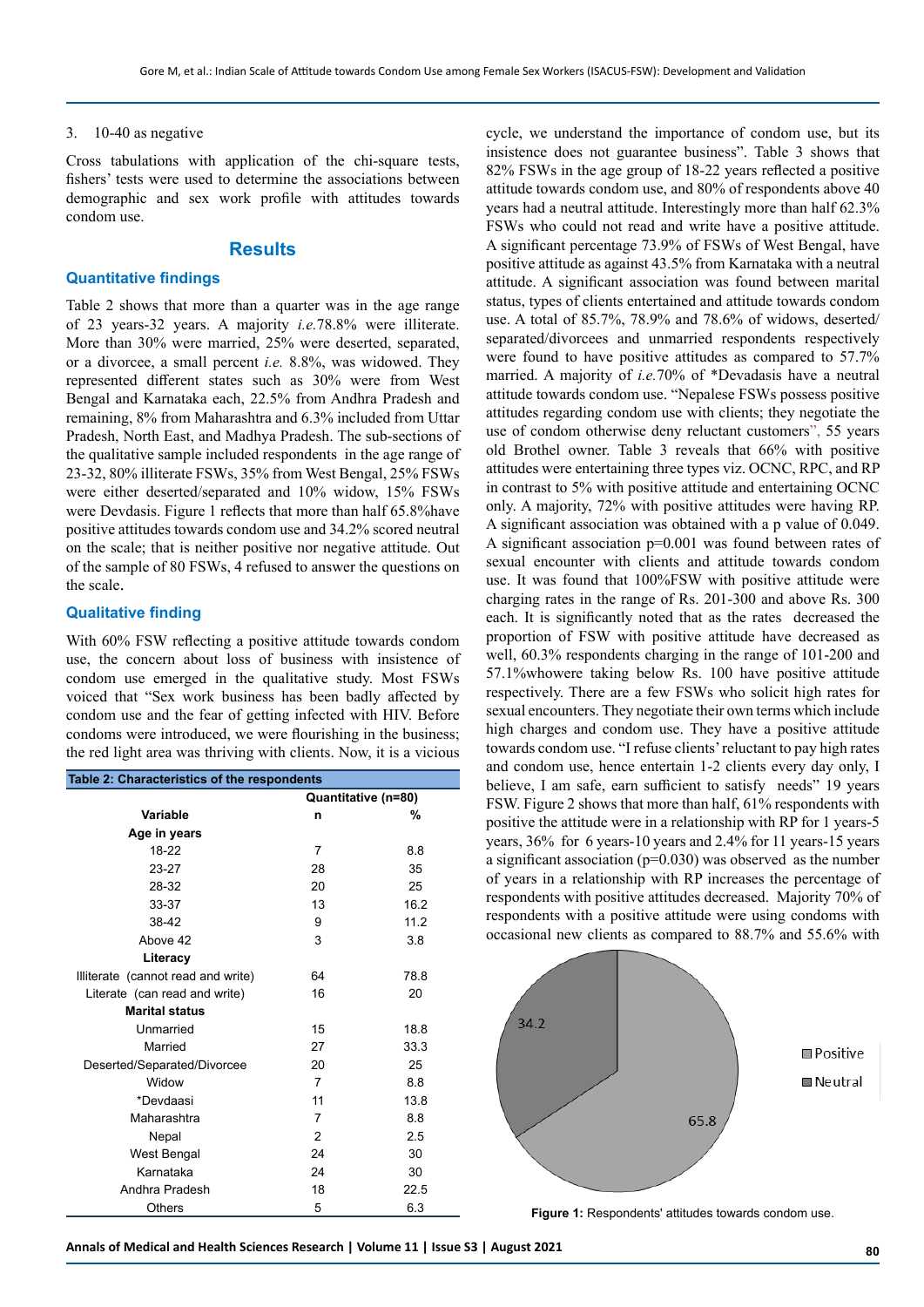|                           | <b>Positive attitude</b>                                  |                                       | <b>Neutral</b> |         |
|---------------------------|-----------------------------------------------------------|---------------------------------------|----------------|---------|
| Sex work related variable | No. of resp.                                              | Percent                               | No. of resp.   | Percent |
|                           |                                                           | Type of clients entertained (p=0.049) |                |         |
| <b>OCNC</b>               | 0                                                         | 0                                     | 2              | 4       |
| OCNC, RPC                 | 13                                                        | 50                                    | 6              | 12      |
| OCNC, RPC, RP             | 13                                                        | 50                                    | 38             | 76      |
| OCNC, RP                  |                                                           | 0                                     | 4              | 8       |
| Total                     | 26                                                        | 100                                   | 50             | 100     |
|                           | Charges solicited by FSW with clients in rupees (p=0.001) |                                       |                |         |
| Below 100                 | 3                                                         | 11.5                                  | 4              | 8       |
| 201-300                   | 23                                                        | 88.5                                  | 35             | 70      |
| 301-400                   | 0                                                         | 0                                     | 9              | 18      |
| 401-500                   |                                                           |                                       |                | 4       |
| Total                     | 26                                                        | 100                                   | 50             | 100     |

 $\blacksquare$  Positive attitudes  $\blacksquare$  Neutral



#### Condom use with RP



**Figure 2:** FSW attitudes towards condom use, sexual partnership with RP, no. of years of cohabitation.

a positive attitude but not using condoms with a regular partner and regular paying clients [Figure 2].

# **Discussion**

#### **Characteristics of the respondents**

The respondents were mostly from a young age group, illiterates, married with diverse natives. The HIV sentinel surveillance HSS conducted in the year 2010-2011 in the state of Maharashtra has documented similar findings regarding characteristics of FSWs from brothels. There are very few studies on this typology of FSWs in India.

# **Method of development of scale**

The scale to measure attitude towards condom use is highly reliable in terms of internal consistency. The methods adopted in development of the scale holds to the traditional techniques inclusive of domain identification and item generation from a review of literature and use of inductive approach of interactions with the respondents, that is corroborated in other studies too. Similarly, the phase of content validation and the rating was

found in other studies too. [23] In the scale, eight items measured self- efficacy, four appropriate to the context of sex work was adapted from NIMH, multisite condom attitude scale. [24] It measures confidence in condom use and has been implemented on patients attending STD clinics, women from communitybased health service organizations, university students, etc. The remaining four items evolved from the experiences of embarrassment in the negotiation of condoms, the effect of the insistence to use condoms in terms of fear of losing clients, brothel owners and clients' threat of abuse/harm, losing the trust of the regular partners shared by FSWs in different situations. The next construct of perceptions about condom use was measured by twelve items; seven originated from discussion with FSWs. Condom use under the circumstances of getting a client with good and healthy physique, engagement in anal and oral sex, seropositive/negative HIV tests results, fear of getting infected with HIV, sexual intercourse under the influence of alcohol/drug, client's hurry to rush through sex and leave the brothel. Three were adapted from UCLA scale that focused on perception about condom's contraception properties and a belief about prevention of HIV/AIDS with consistent condom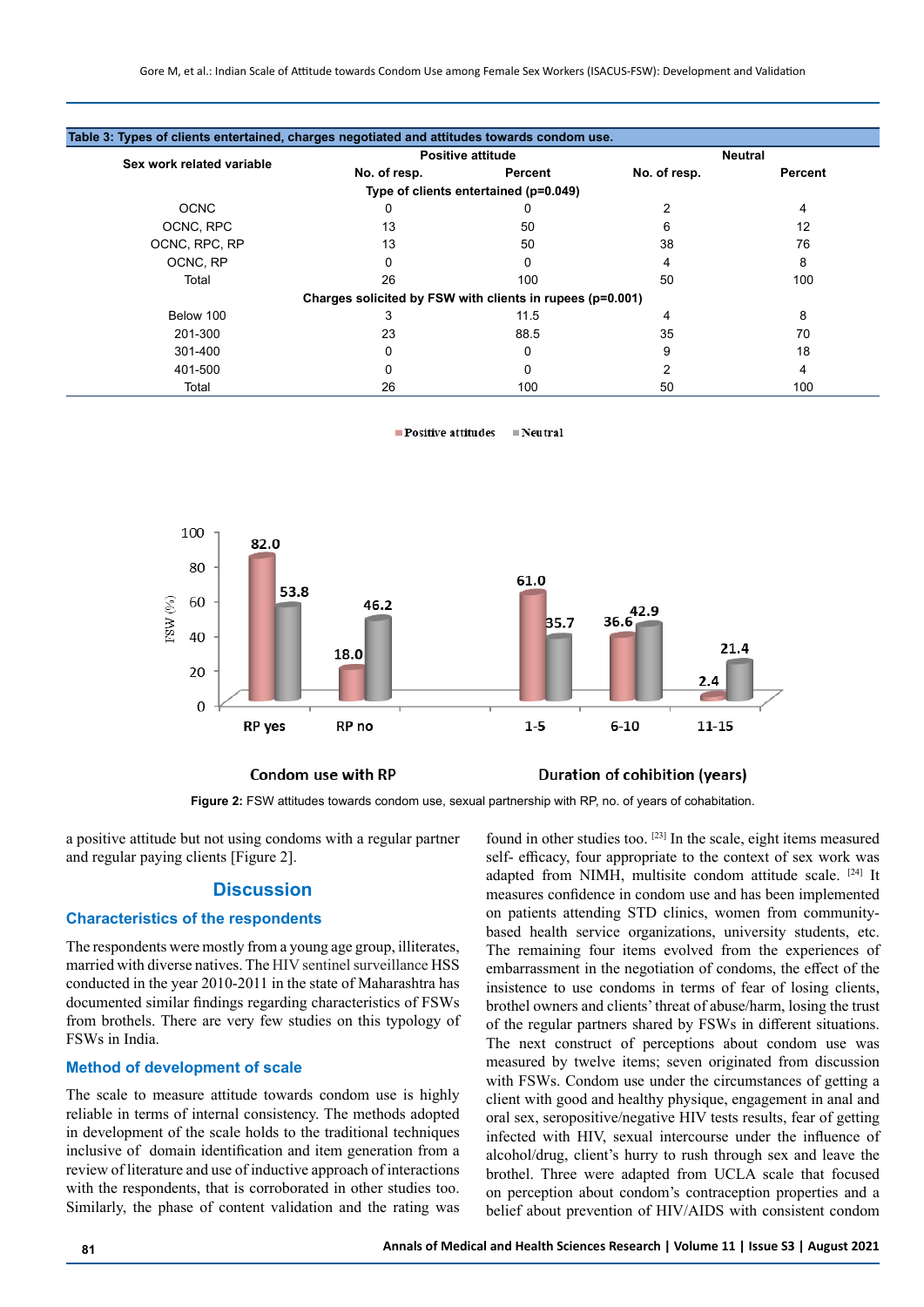use. <sup>[25]</sup> One item assessed belief about availability of condoms that was selected from the questionnaire of validating selfreported condom use among FSWs of Philippines. [26] The last one about fear of breaking of condoms during sexual intercourse was influenced by the items from scales of Nigeria and NIMH respectively. [27] The third construct of FSWs beliefs about clients' attitudes towards condom use had four items. Two were adopted from UCLA/Nigeria and CES scale respectively. [28] They covered the aspect of clients' belief about not getting pleasure with condoms during sex and non-embarrassed feeling while using them. Items about the client's belief about condoms use trust in intimate relationships and clients' awareness to use condoms evolved in the discussion with FSWs.

# **Implementation of the scale to collect responses**

The use of coloured wheel pictures to collect responses on the Likert scale was successful. This method could be recommended in similar contexts. It is evident that use of illustrative images does not affect the data quality.<sup>[28]</sup> In addition, there is an advantage of easy identification by respondents than verbal labels because they eliminate the barrier of mapping feelings into words. Another opinion expressed by an author in a book was that people can conceal a controversial attitude and can give a socially desirable response in using text responses. [29] Nonverbal expressions would help to infer attitudes because they are independent of the content of speech. This is the original research which has used illustrative images to collect responses on a scale to measure attitudes towards condom use.

# **FSWs attitudes towards condom use**

The finding of 70% of respondents having a positive attitude is promising. However, the verbatim about the apprehension of the insistence of condom use having an adverse impact on sex work cannot be overlooked. Somewhere, beneath the positive attitude, there is a concern about the livelihood that has emerged. Young FSWs having positive attitude recommends focused interventions in this age group for advocacy of consistent condom use. A similar finding was observed among young male college students of China and among women in Northeast Brazil. Interestingly, more than 50% of FSWs who could not read and write possess positive attitudes proves that literacy not having any impact on the attitudes. FSWs from natives of West Bengal was found to be having positive attitudes, but this association of native and attitudes is understudied and need to be explored further. A significant association between marital status and attitudes, *i.e.* increase percentage of widow/deserted/unmarried FSWs with positive attitude shows that single status brings in self-responsibility towards health. There are no studies about this association in context to FSWs. However, one study in rural women of Tanzania found that condom use was higher among single than married women, making them more confident to negotiate condom use with their partners. [30-33] There are studies that have documented types of clients entertained by brothelbased FSWs and condom use in India.<sup>[34,35]</sup> But the present study has explored the association between FSWs attitude towards condom use and types of clients entertained. A higher percentage of FSWs cohabitating with regular partners for 1years-5 years were having a positive attitude reflects security in such relations to be the reason underneath. But whether this is

transferring to condom use in intimate relationships is a matter of concern. FSW with positive attitude negotiating condom use with high rates to clients is a mark of empowerment that needs to be studied further. To sum up, there are diverse factors of age, literacy status, native, marital status, relationships with a regular partner and with different types of clients that are associated directly or indirectly with the attitudes of FSWs. This is a formative work that needs to be studied further for the establishment of clear linkages.

# **Conclusion**

Condom use is vital in the control of HIV/AIDS, especially among FSWs. This study identified attitudes, influencing elements and its impact on condom use. The non-availability of a cultural equivalent, valid and reliable tool led to designing of a scale that sufficed the need of the study. An 18 item reliable scale was developed with an inter-rater validity and a requisite Cronbach's Alpha. The scale has the potential to improvise reliability and validity that can be used for further research use. Majority scored positive attitudes towards condom use. However, voiced out unhappiness about the loss of business with the insistence of condom use. A significant association was found between marital status, types of clients entertained and attitude towards condom use. Characteristics of FSWs with positive attitudes included native of FSWs, entertaining three types of clients, relationship with a regular partner for more than a decade, and those soliciting high charges. Majority with positive attitudes were using condoms with occasional clients. All these aspects need to be further corroborated with more studies.

# **Contributors**

MG conceived and designed the study, DM contributed equally in the development of the scale.

# **Funding**

This research did not receive any specific grant from funding agencies in the public, commercial or not- for profit sector.

# **Declaration of Competing Interest**

We all declare that we have no conflict of interest.

#### **References**

- 1. Nsanzimana S, Mills EJ, Harari O, Mugwaneza P, Karita E, Uwizihiwe JP, et al. Prevalence and incidence of HIV among female sex workers and their clients: modelling the potential effects of intervention in Rwanda. BMJ Global Health. 2020;5:e002300.
- 2. Shannon K, Strathdee SA, Goldenberg SM, Duff P, Mwangi P, Rusakova et al. Global epidemiology of HIV among female sex workers: influence of structural determinants. The Lancet. 2015;385:55-71.
- 3. [https://www.unaids.org/sites/default/files/media\\_asset/](https://www.unaids.org/sites/default/files/media_asset/UNAIDS_Gap_report_en.pdf) [UNAIDS\\_Gap\\_report\\_en.pdf](https://www.unaids.org/sites/default/files/media_asset/UNAIDS_Gap_report_en.pdf)
- 4. Mamulwar M, Godbole, S, Bembalkar S, Kamble P, Dulhani N, Yadav R, et al. Differing HIV vulnerability among female sex workers in a high HIV burden Indian state. PloS One. 2018;13:0192130.
- 5. [https://www.unaids.org/en/resources/documents/2018/](https://www.unaids.org/en/resources/documents/2018/unaids-data-2018) [unaids-data-2018](https://www.unaids.org/en/resources/documents/2018/unaids-data-2018)